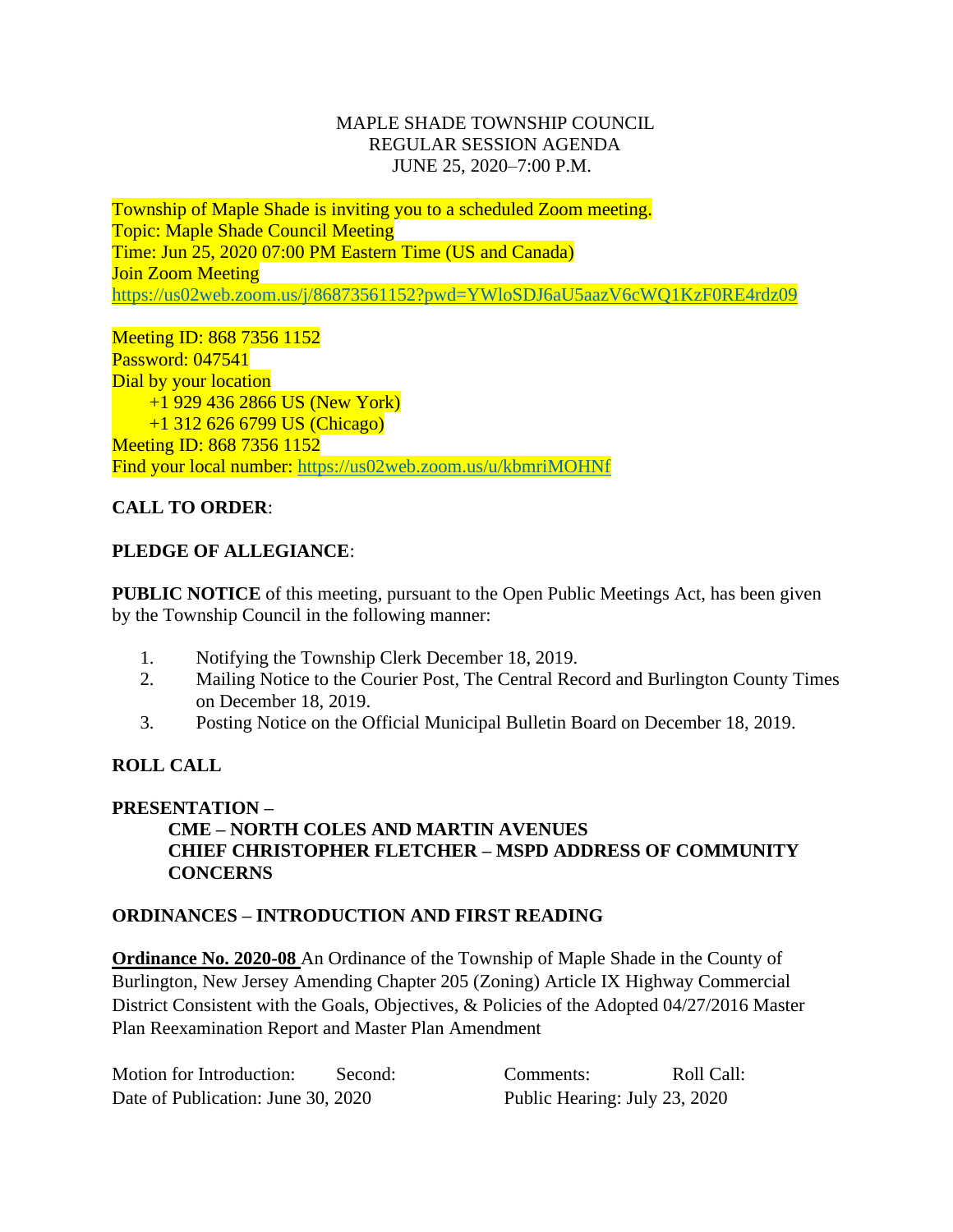#### **ORDINANCES – SECOND READING AND PUBLIC HEARING**

**Ordinance No. 2020-04** An Ordinance Amending the Maple Shade Township Code at Chapter 16 entitled "Fire Department" and Chapter 4-38 entitled "Volunteer Fire Company"

| Motion to Take from Table: | Second: | Comments: | All in Favor: |
|----------------------------|---------|-----------|---------------|
| Motion to Rescind:         | Second: | Comments: | Roll Call:    |

**Ordinance No. 2020-05** An Ordinance Amending General Legislation Chapter 175 Streets and Sidewalks and Chapter 88 Fees

| Open to Public   |         |           |               |
|------------------|---------|-----------|---------------|
| Motion to Close: | Second: | Comments: | All in Favor: |
| Motion to Adopt: | Second: | Comments: | Roll Call:    |

**Ordinance No. 2020-06** An Ordinance of the Township of Maple Shade in the County of Burlington, New Jersey, Providing for Various Capital Improvements and other Related Expenses in and for the Township of Maple Shade and Appropriating \$2,542,500 Therefor, and Providing for the Issuance of \$1,891,100 in Bonds or Notes of the Township of Maple Shade to Finance the same

| Open to Public   |         |           |               |
|------------------|---------|-----------|---------------|
| Motion to Close: | Second: | Comments: | All in Favor: |
| Motion to Adopt: | Second: | Comments: | Roll Call:    |

**Ordinance No. 2020-07** An Ordinance of the Township of Maple Shade, in the County of Burlington, New Jersey, Providing for Various Water and Sewer Utility Improvements and other Related Expenses in and for the Township of Maple Shade and Appropriating \$1,580,000 Therefor, and Providing for the Issuance of \$1,504,700 in Bonds or Notes of the Township of Maple Shade to Finance the same

| Open to Public   |  |
|------------------|--|
| Motion to Close: |  |
| Motion to Adopt: |  |

Second: Comments: All in Favor: Second: Comments: Roll Call:

# **PUBLIC PORTION (for Consent Agenda Items)** Motion to Close: Second: All in Favor:

#### **CONSENT AGENDA**

**Resolution No. 2020-R-109** Resolution Requesting Approval of Items of Revenue and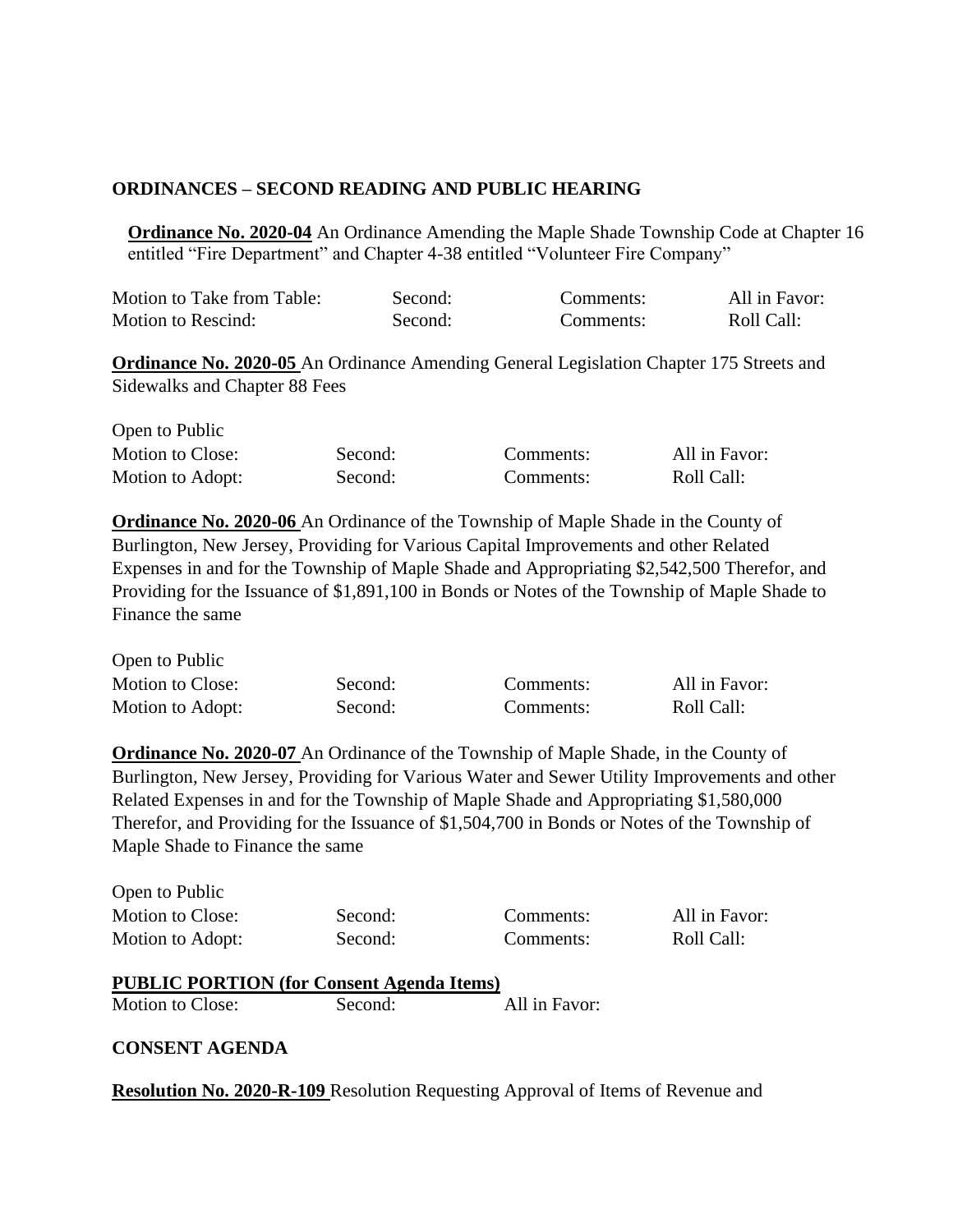Appropriation - N.J.S.A. 40A:4-87- Clean Communities

**Resolution No. 2020-R-110** Award Contract to Charles Marandino, LLC, 233 Main Street, Milmay, NJ (08340) for FY 2019 Community Development Block Grant, South Lippincott Avenue Accessibility Improvements in an Amount of \$80,930.00

**Resolution No. 2020-R-111** Resolution Approving an Amended and Restated Section 125 Flexible Benefits Plan for the Township of Maple Shade

**Resolution No. 2020-R-112** Approve Certain Liquor License Renewals for 2020-2021 Effective October 1, 2020, Extension due to Covid-19

**Resolution No. 2020-R-113** Authorize the Renewal of the Mutual Aid and Assistance Agreement with the Burlington County Board of Chosen Freeholders for the Term of August 1, 2020 Through July 31, 2025

**Resolution No. 2020-R-114** Authorize the Release of the Performance Guarantee for Telsa, Inc. with respect to Block 193, Lots 6, 16 and 17

| Motion to Approve:                                                                                                           | Second: | Comments:     | Roll Call:                                                                                       |
|------------------------------------------------------------------------------------------------------------------------------|---------|---------------|--------------------------------------------------------------------------------------------------|
| APPROVAL OF EXPENDITURE LIST                                                                                                 |         |               |                                                                                                  |
| Motion to Approve:                                                                                                           | Second: | Comments:     | Roll Call:                                                                                       |
| PUBLIC PORTION                                                                                                               |         |               |                                                                                                  |
| Motion to Close:                                                                                                             | Second: | All in Favor: |                                                                                                  |
| STAFF AND PROFESSIONAL COMMENTS:                                                                                             |         |               |                                                                                                  |
| <b>NEW BUSINESS</b>                                                                                                          |         |               |                                                                                                  |
| 1. Recreation Expenses                                                                                                       |         |               |                                                                                                  |
| 2. Request for Sewer Connection and Permit Fee Waiver                                                                        |         |               |                                                                                                  |
| client communications - Personnel                                                                                            |         |               | RESOLUTION TO CLOSE MEETING IF REQUIRED: The exception for negotiation/attorney                  |
| Motion to Close:                                                                                                             | Second: | All in Favor: |                                                                                                  |
| off.                                                                                                                         |         |               | Mayor of the Township Council then declares the meeting closed and directs that the tape be shut |
| At conclusion of closed portion, Mayor of Township Council calls for a motion to reopen the<br>meeting and turn the tape on. |         |               |                                                                                                  |
| Motion to Open:                                                                                                              | Second: | All in Favor: |                                                                                                  |
| MOTION TO ADJOURN UNTIL TOWNSHIP COUNCIL MEETING SCHEDULED FOR<br>JULY 23, 2020 AT 7:00 PM                                   |         |               |                                                                                                  |
| Motion:                                                                                                                      | Second: | All in Favor: |                                                                                                  |